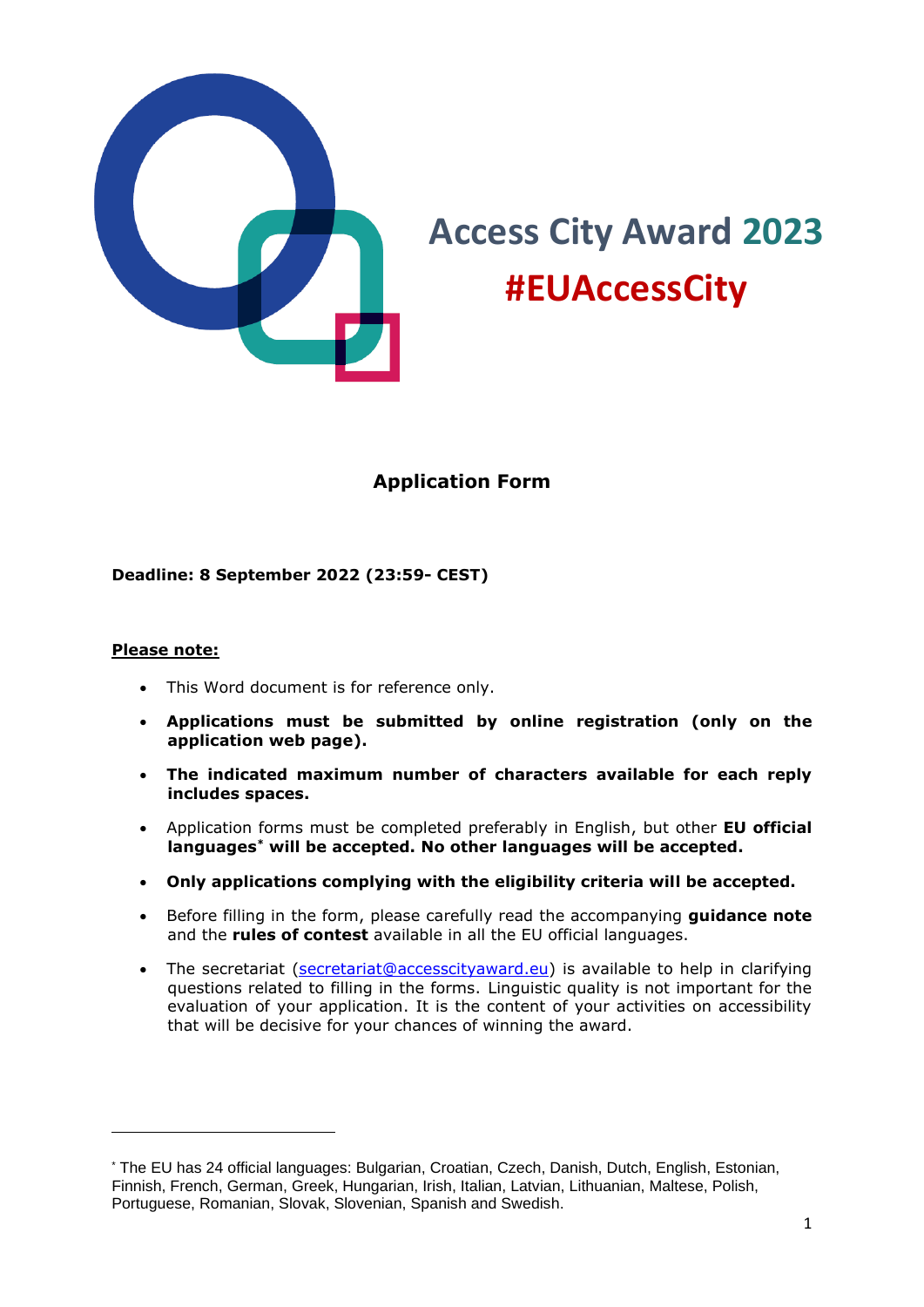**A/**

#### **CITY IDENTITY**

**City name:**

**Country:**

**City size (number of inhabitants):**

**Short description of city (max. 700 characters including spaces)**

**B/**

#### **SCOPE OF THE INITIATIVES†**

**Please provide a general description of existing and planned initiatives, making reference to the following four areas:** 

- *a) accessibility to the built environment and public spaces;*
- *b) accessibility to transportation and related infrastructures;*
- *c) accessibility to information and communication, including information and communication technologies;*
- *d) accessibility to public facilities and services.*

**Max 2600 characters** 

**C/**

#### **OWNERSHIP / LEVEL OF COMMITMENT**

**1/ Please describe your overall approach and global strategy to improve accessibility in your city and how the policy is implemented or planned to be implemented.** 

**Max 1300 characters** 

**D/**

Answers will be cut once they reach the character limit

<sup>†</sup> Please note that « Scope of the initiatives » and « Relevance to the objectives » (see section 4.2 of the Rules of contest) have to be considered as synonyms within the framework of this competition.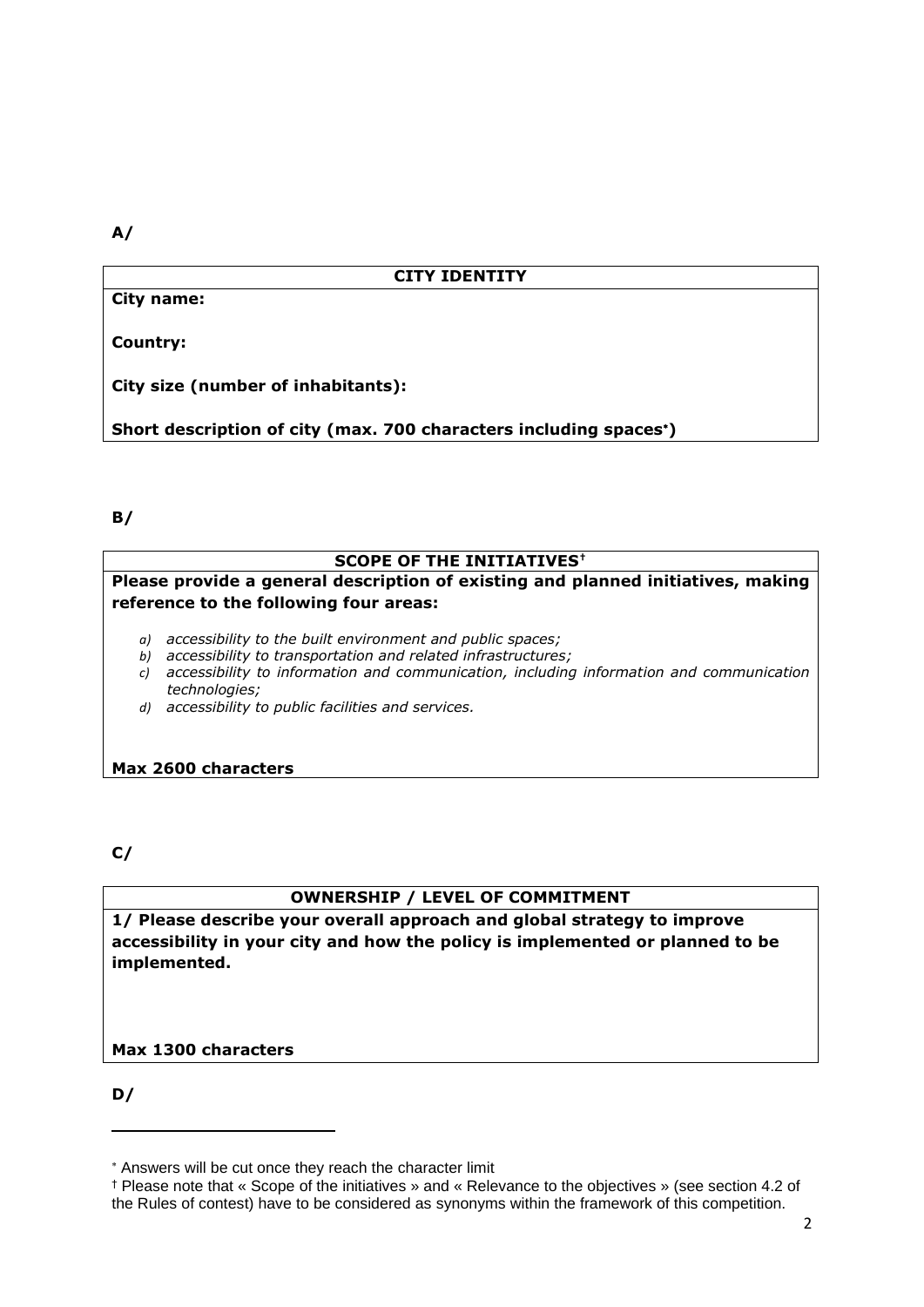# **IMPACT**

**1/ How has the city's policies/initiatives improved equal access and the quality of life of people with disabilities? It is important to mention project(s) involving people with intellectual disabilities.** 

**Max 1300 characters** 

**2/ How do these initiatives benefit, beyond persons with disabilities, also wider parts of the population?** 

**Max 1300 characters** 

**E/**

# **QUALITY AND SUSTAINABILITY OF RESULTS**

**1/ How do you ensure the quality and sustainability of accessibility measures?**

**Max 1300 characters** 

**2/ What are your plans and initiatives to continue these efforts in the future?**

**Max 1300 characters** 

**3/ Optional question which will not have an impact in the evaluation of the application (The applicant is not obliged to reply to this question if it is not relevant)**

**Has your city ever used EU funds? How does your city inform your citizens about actions involving EU funds?**

**Max 1300 characters**

**F/**

# **INVOLVEMENT OF PERSONS WITH DISABILITIES AND RELEVANT PARTNERS**

**1/ Please describe the involvement of persons with disabilities, their representative organisations and accessibility experts in both the planning, implementation and maintenance of city's policies and initiatives aimed at increased accessibility.**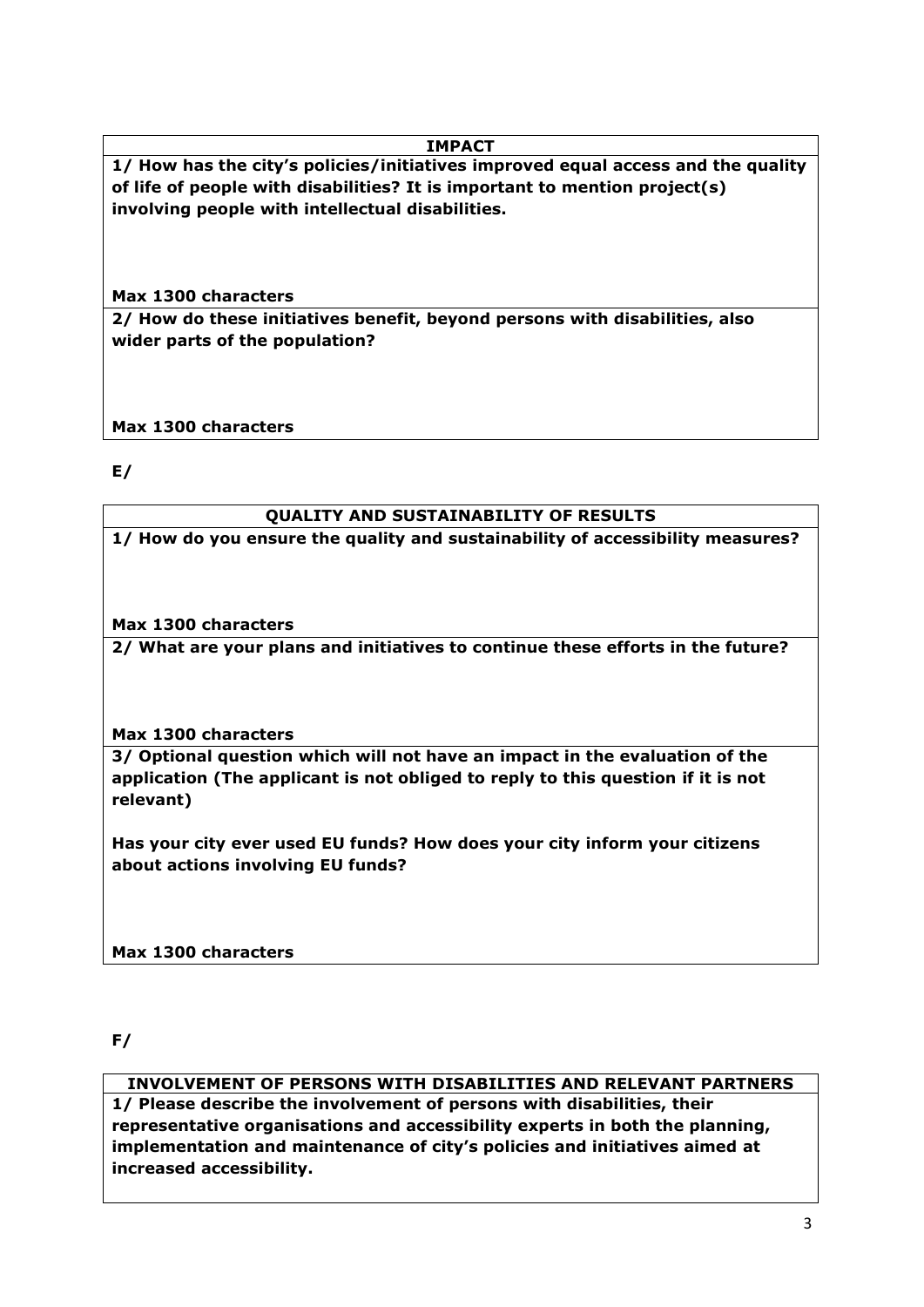### **Max 1300 characters**

**2/ Do you carry out awareness raising or information activities around accessibility? Do you exchange and share experience and good practices with other cities at local, regional, national and/or European level? If so, please describe them.** 

#### **Max 1300 characters**

**3/ Have you addressed disability in other initiatives undertaken by your city? If so, you may mention any initiative your city has worked on, even if it was not addressed directly to people with disabilities, as long as it included measures to improve accessibility or raise awareness about disability and accessibility.**

#### **Max 1300 characters**

**G/**

# **WHY DOES YOUR CITY DESERVE THE AWARD?**

**Please provide a short presentation of your overall accessibility policy and actions. Please explain why your results and your city's accessibility policy are extraordinary and why you believe you deserve the Award.**

# **Max 1300 characters including spaces**

#### **H/**

# **WHERE DID YOU HEAR ABOUT THE 2023 ACCESS CITY AWARD COMPETITION?**

**[Multiple answers possible]**

- **E-mail from the ACA secretariat**
- **Call from the ACA secretariat**
- **Social media (Facebook, Twitter, LinkedIn, etc.)**
- **European Commission website**
- **Other EU institutions, e.g. Committee of the Regions**
- **EU networks of cities, e.g. Eurocities, Polis, ENAT**
- **The European Disability Forum or another EU-level organisation of persons with disabilities**
- **National/local organisation of persons with disabilities**
- **Colleague**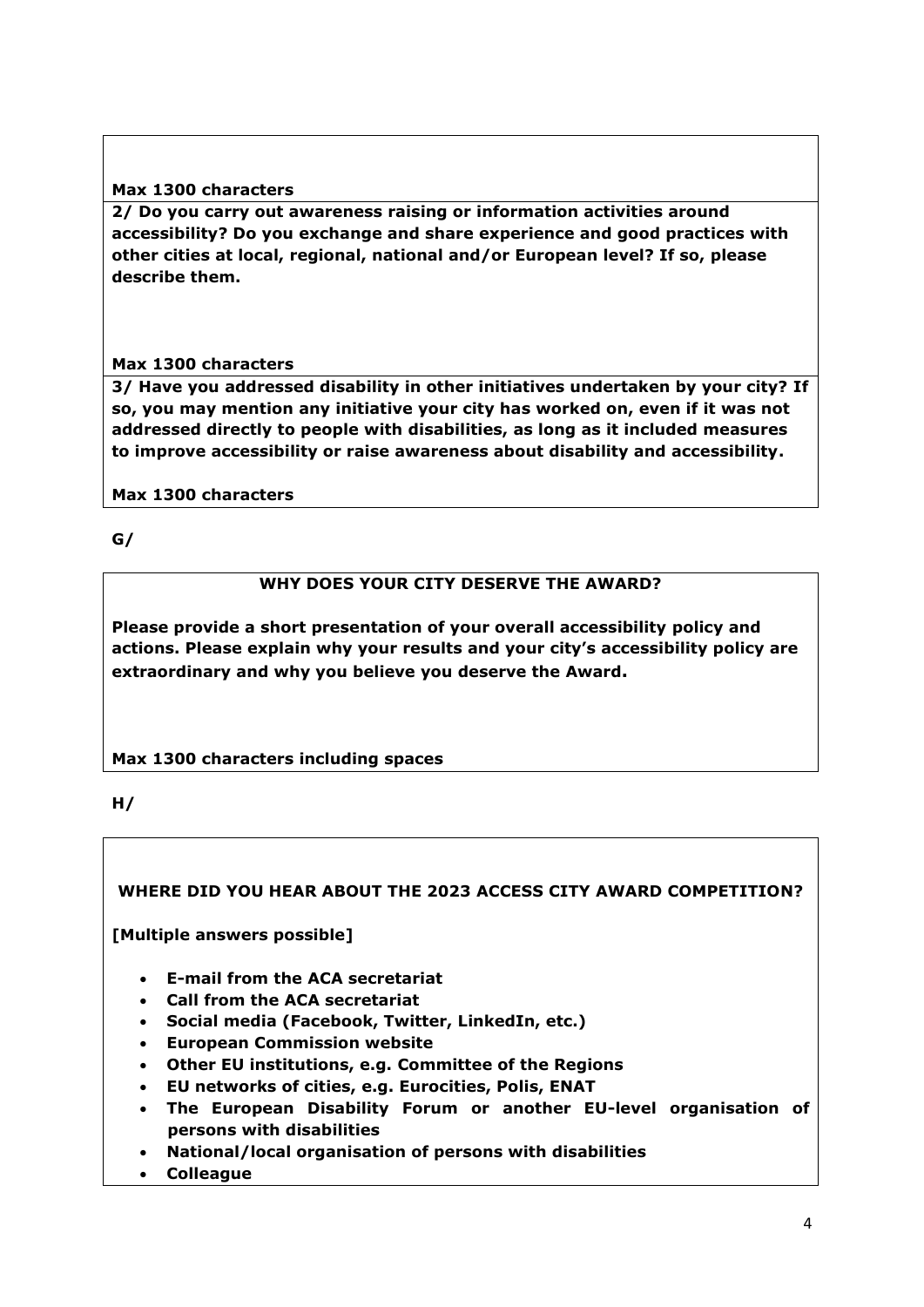# • **Other (please specify) ( + TEXT BOX)**

# **I/**

#### **Supporting Material**

In addition to the information provided in the application form, candidates must upload the Mayoral declaration, the Declaration on honour, the Legal Entity Form (LEF) and the Financial Identification Form (FIF).

Candidates are also invited to upload – or send a link to – a ten-slide PowerPoint presentation in order to illustrate and highlight the strong points of their application.

Up to five files (maximum size of one file is 10 MB) or links can be uploaded. The uploaded files can be in the national language of the EU member state taking part to the competition.

Each uploaded document must be appropriately named. The file name should clearly state what the file represents or contains.

You may provide additional brief information about content of the supporting documents in the field below.

Upload file<sup>#</sup>:

Add link:

# **Max 3000 characters including spaces**

<sup>‡</sup> Accepted file formats are: doc, docx, rtf, pps, ppsx, ppt, pptx, xls, xlsx, pdf, zip, gif, jpeg, jpg, png